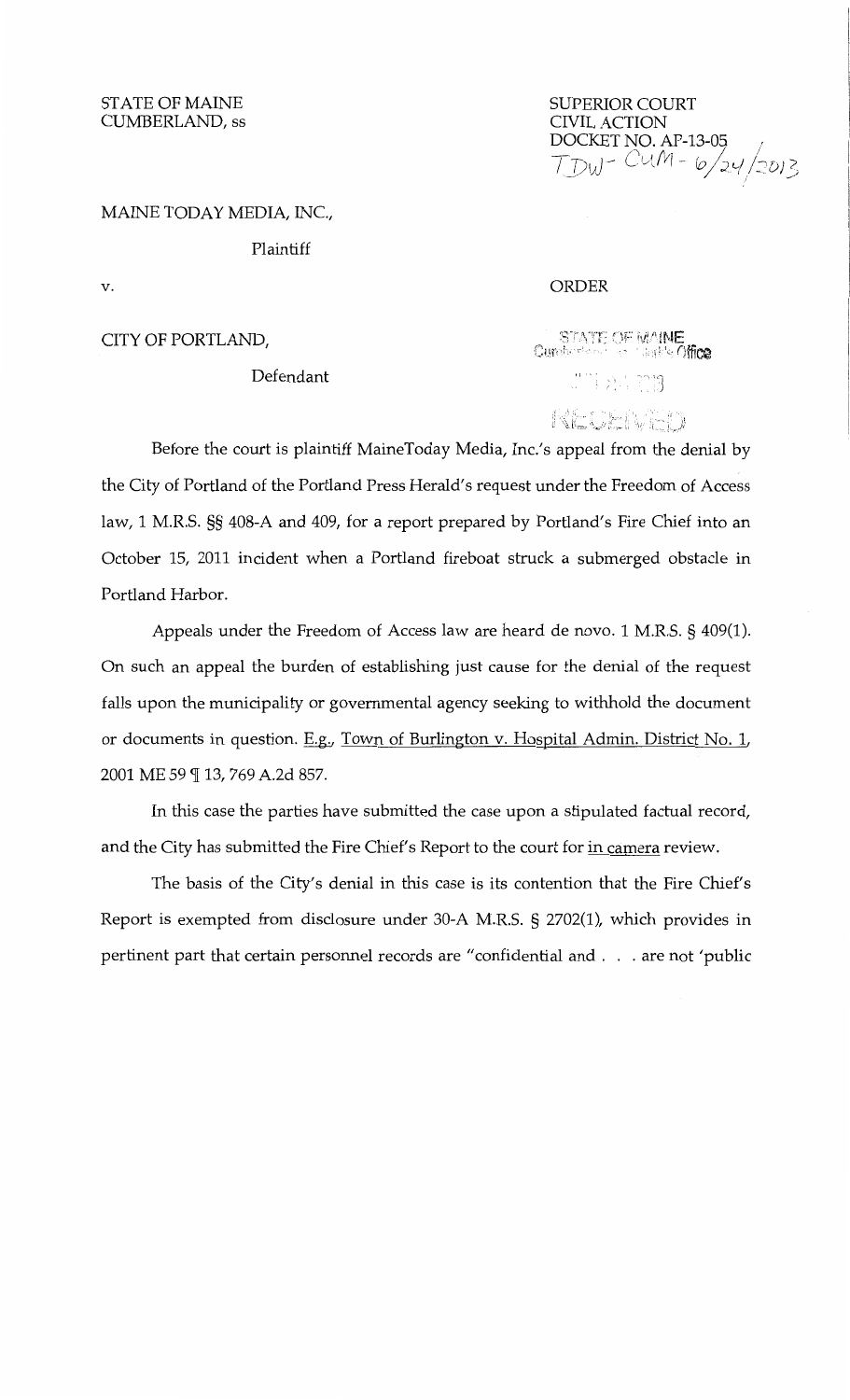records' as defined in [the Freedom of Access law]." Specifically, the City argues that the Fire Chief's Report falls within the following exemption:

> Municipal records pertaining to an identifiable employee and containing the following:

> (5) Complaints, charges of misconduct, replies to those complaints, charges or accusations and any other information or materials that may result in disciplinary action.

30-A M.R.S. § 2702(1)(B)(5) (emphasis added).

Section 2702(1)(B)(5) goes on to provide that if disciplinary action is taken, the final written decision relating to that action is no longer confidential if the decision upholds discipline. When a disciplinary decision is appealed to arbitration, the final written decision that shall be public is the decision of the arbitrator. Id.

In this case there was an arbitrator's decision which upheld the imposition of discipline upon the two members of the Fire Department who were aboard the fireboat at the time of the incident. The arbitrator reduced the discipline originally imposed to a 48 hour suspension in the case of Captain Christopher Goodall and to a 12 hour suspension in the case of Firefighter Joseph Murphy. That arbitrator's decision has been provided to the Press Herald along with a Coast Guard investigation report about the incident.

The Fire Chief's Report sought by the Press Herald is entitled "Investigatory Findings and Disciplinary Action Report." The initial portion of the report consists of four pages written by Chief Fred LaMontaigne that address whether disciplinary action was warranted, the basis for such disciplinary action, and the disciplinary action taken. Attached to that is a separate portion of the report with a cover page entitled "Investigatory Findings" followed by three pages written by Deputy Chief David Pendleton under the heading "Fireboat Incident of October 15, 2011." The three pages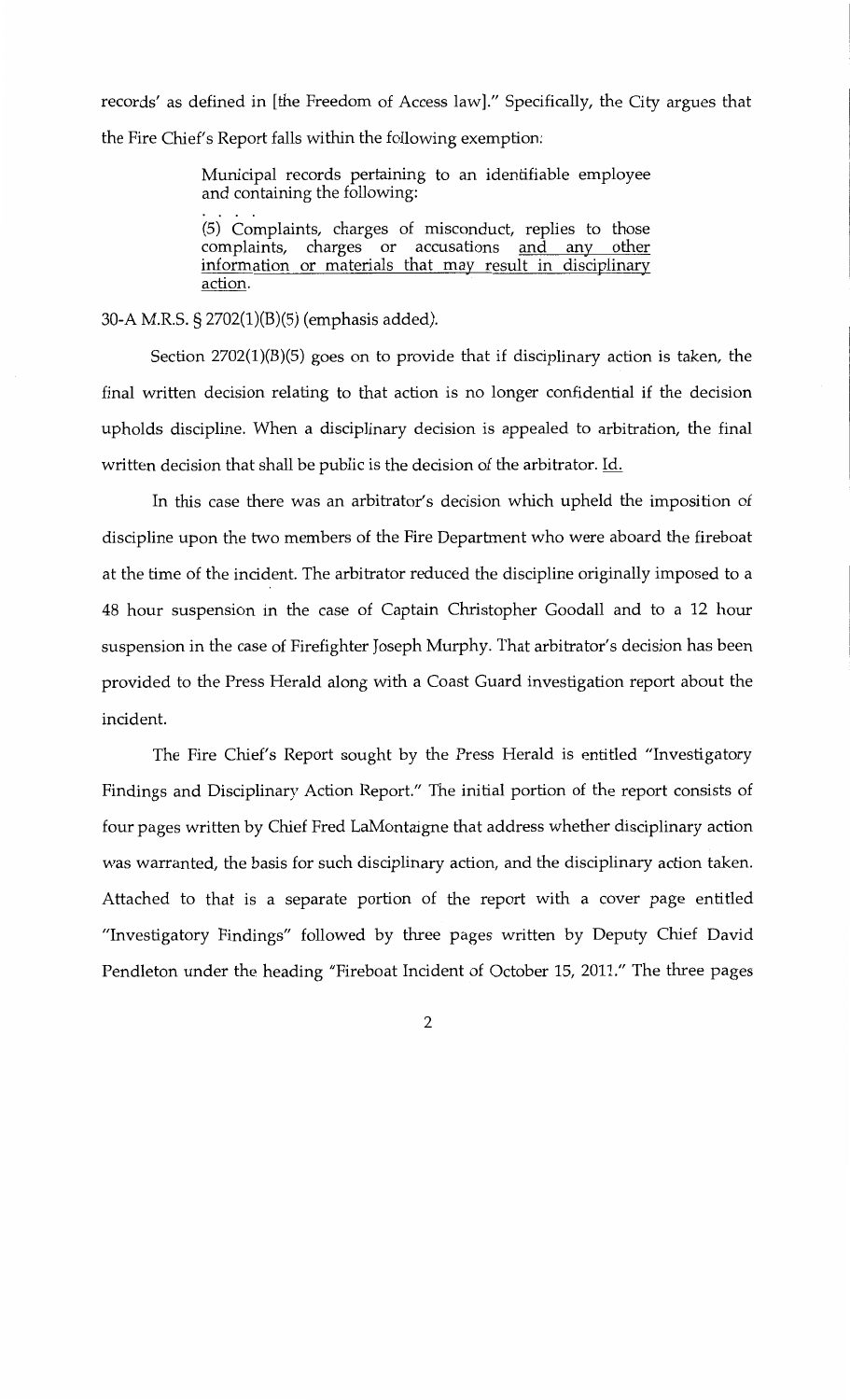prepared by Deputy Chief Pendleton do not address disciplinary action but simply recite what occurred on October 15, 2011. Attached to the "investigatory findings" prepared by Pendleton is a section entitled "Supporting Documentation" which contains the Coast Guard report and the attachments thereto that have already been made public.

There is no question that most if not all of first four pages of the report (the portion of the report written by Chief LaMontaigne that addresses disciplinary action) would be exempt from disclosure pursuant to 30-A M.R.S. § 2702(1)(B)(5). As a result, the questions to be decided are (1) whether it follows that the entire report is exempt from disclosure; (2) whether the statute allows the redaction of exempt information with the remaining information to be released; and (3) if so, what portions of the report should be released.<sup>1</sup>

## Breadth of § 2702(1)(B)(5) and Whether Redaction May Be Ordered

The City takes the position that because § 2702(1) states that municipal records containing "information or materials that may result in disciplinary action" are not "public records" within the meaning of  $1$  M.R.S.  $\S$  402(3), this case is over. The City also argues, based on the statutory language and on Lewiston Daily Sun v. City of Lewiston, 596 A.2d 619 (Me. 1991), that no redaction may be ordered.

In the court's view, the City is interpreting§ 2702(1) too expansively. Since any incident or problem investigated by the City or recorded in the City's files could conceivably result in disciplinary action against a municipal employee, a broad

 $<sup>1</sup>$  These issues are significant with respect to the public's right of access to municipal records</sup> generally. As far as the court can tell, having reviewed the report in camera, there is nothing particularly newsworthy in any of the withheld material nor does that material contain information that adds significantly to what is already in the public record.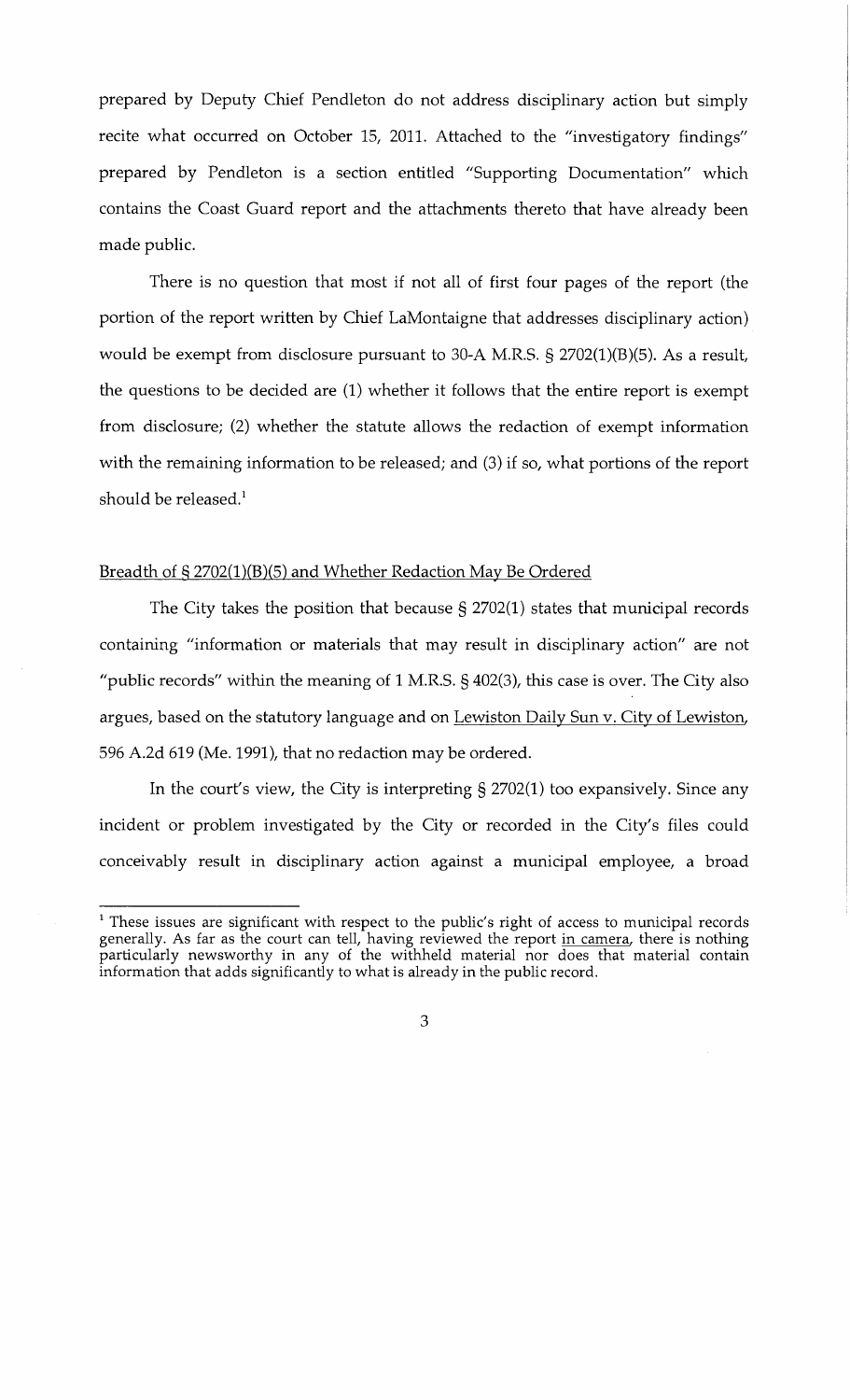interpretation of  $\S 2702$  would place any records that might - or might not - reflect employee misconduct, employee negligence, or errors in implementing municipal policy beyond the reach of the Freedom of Access law. This would be antithetical to the purpose of the FOAA. See Blethen Maine Newspapers Inc. v. State, 2005 ME 56  $\P$  \[ 31-332, 871 A.2d 523 (purpose of FOAA to inform citizens "about what their government is up to" and "to hold the government accountable"). It is also inconsistent with the wellsettled principle that FOAA exemptions are to be narrowly construed.

The applicable language in 30-A M.R.S. § 2702(1)(B)(5) is almost identical to the language contained in 5 M.R.S. § 7070(2)(E), the statute applicable to state personnel records, and that Law Court has described the exemption set forth in § 7070(2)(E) as being "narrowly drawn." Guy Gannett Publishing Co. v. University of Maine, 555 A.2d 470, 472 (Me. 1989). As a result,  $\S$  2702(1)(B)(5) should be interpreted to exempt only records relating to potential or actual disciplinary action.<sup>2</sup>

That leads to the question of whether such records may be redacted so that nonexempt information may be released. The Law Court has consistently ruled that such redaction is appropriate when necessary to reconcile statutory exemptions with the public interest in disclosure. Blethen Maine Newspapers Inc. v. State, 2005 ME 56 [ 38; See Cyr v. Madawaska School Department, 2007 ME 28 [ 11, 916 A.2d 967; Bangor Historic Track Inc. v. Department of Agriculture, 2003 ME 140 ¶ 12, 837 A.2d 139; Guy Gannett Publishing Co. v. University of Maine, 555 A.2d at 471-72; Wiggins v. McDevitt, 473 A.2d 420, 424 (Me. 1984).

While the City relies on the Lewiston Daily Sun decision for the proposition that redaction is impermissible in this case, that case is distinguishable. The Lewiston Daily

 $2$  The statutory reference to information or materials that "may" result in disciplinary action is designed to address records relating to potential disciplinary action in situations where disciplinary action is ultimately found to be unwarranted and is not imposed.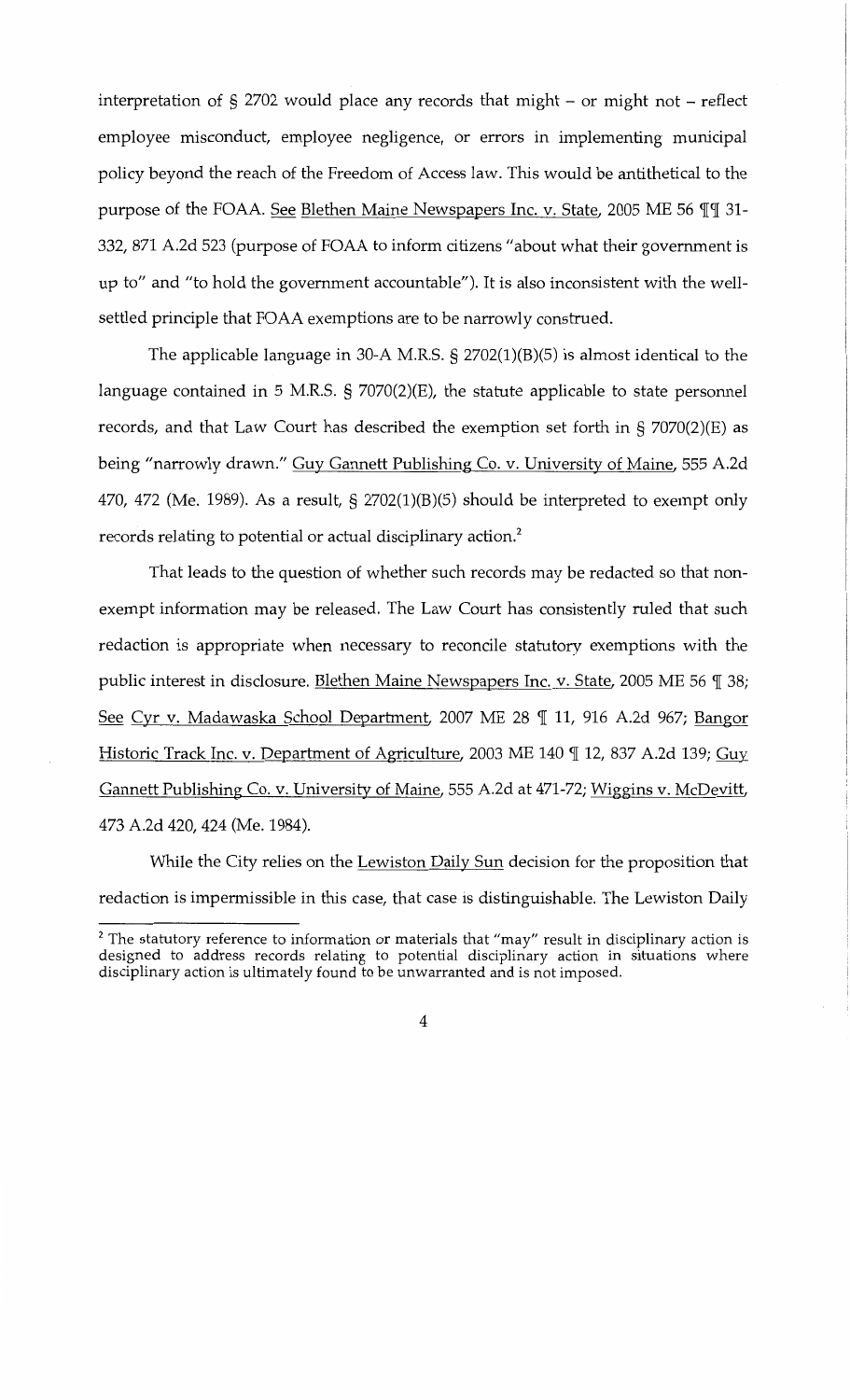Sun was seeking the identity of a police officer who had shot a Lewiston resident at a time when the case was still under investigation. No discipline had yet been imposed and if no discipline was ever imposed, the officer's identity would have been expressly exempt from disclosure under § 2702(1)(B)(5). Indeed, if discipline had been imposed and later overturned by an arbitrator, the arbitrator's decision would be public except for the redaction of the employee's name. Id.

As a result, while the Law Court's decision in the Lewiston Daily Sun case rejected "the partial opening" of personnel records urged by the newspaper in that case, 596 A.2d at 621, the partial opening sought in Lewiston Daily Sun would have disclosed the identity of an officer involved in a disciplinary investigation that might have resulted in discipline and that might have found him to be blameless. That is different from this case, where the identities of the employees in question are known and where the report attaches investigatory findings by the Deputy Chief which do not address disciplinary issues.

In this connection, it bears emphasis that in Guy Gannett Publishing Co. v. University of Maine, 555 A.2d at 471-72, the Law Court redacted certain medical information but did not rule that the entire document was exempt from disclosure just because it contained medical information as well as non-exempt information.<sup>3</sup>

 $3$  Like 30-A M.R.S. § 2702(1)(B)(5), the statute at issue in  $Guy$  Gannett provided that records "containing" medical information were not "public records" as defined in the FOAA. See 5 M.R.S. § 7070(2)(A). The Law Court's decision to redact the medical information and release the remainder of the document undermines the City's argument that the statutory language of § 2702(1)(B)(5) precludes redaction if some but not all of the information contained in the records would be exempt from disclosure.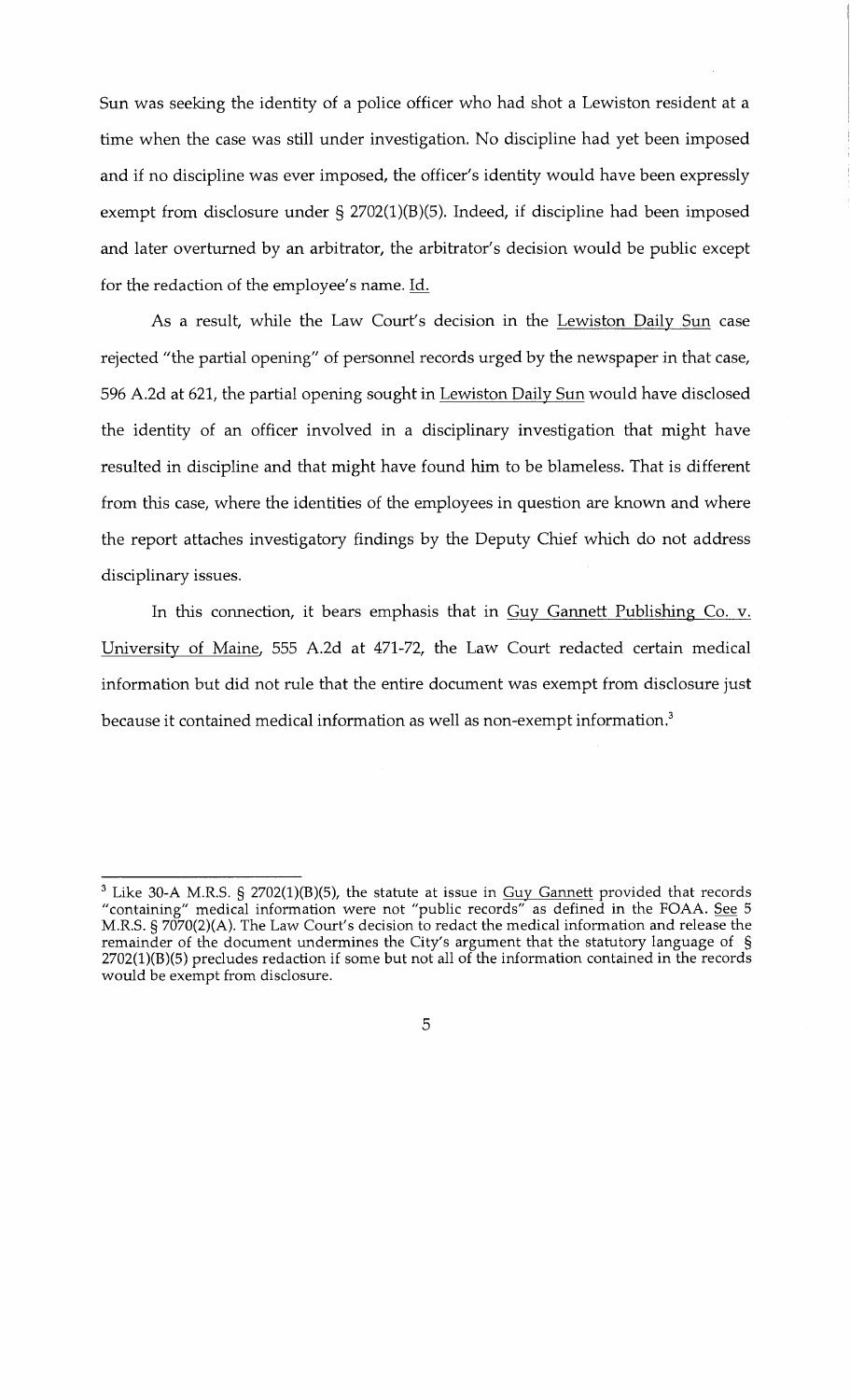# Non-Exempt Information in This Case

In this case the portion of the report written by Chief LaMontaigne that relates to potential disciplinary action and that constitutes part of Captain Goodall and Firefighter Murphy's personnel records is exempt from disclosure under 30-A M.R.S. § 2702(10(B)(5). This includes all but the final paragraph of the portion of the report authored by Chief LaMontaigne. The final paragraph- which appears under the title "Conclusion" - does not address disciplinary or potential disciplinary action but instead addresses the review of existing policies and the issuance of new policies.

Chief LaMontaigne's portion of the report was based in part upon the facts contained in Deputy Chief Pendleton's three page factual report, which is entitled "Fireboat Incident of October 15, 2011" and attaches as supporting documentation the Coast Guard report and the attachments to that report that have already been made public. Chief LaMontaigne's disciplinary decisions were also based in part on certain facts that are not derived from Deputy Chief Pendleton's report, but those facts are exempt from disclosure under  $\S 2702(1)(B)(5).4$ 

In contrast to Chief LaMontaigne's portion of the Report, Deputy Chief Pendleton's three-page report does not address disciplinary action and is limited to a factual investigation of what occurred on October 15, 2011. Just because this document is attached to Chief LaMontaigne's discussion of disciplinary action does not convert its findings into personnel records or make them exempt under § 2702(1)(B)(5). The identities of the employees involved have already been made public. The court therefore orders those pages to be released.

<sup>4</sup> The Press Herald argues that information relating to non-employee passengers would not be within the scope of  $\tilde{S}$  2702(1)(B)(5), but those passengers are not identified in either Chief LaMontaigne's or Deputy Chief Pendleton's portion of the report.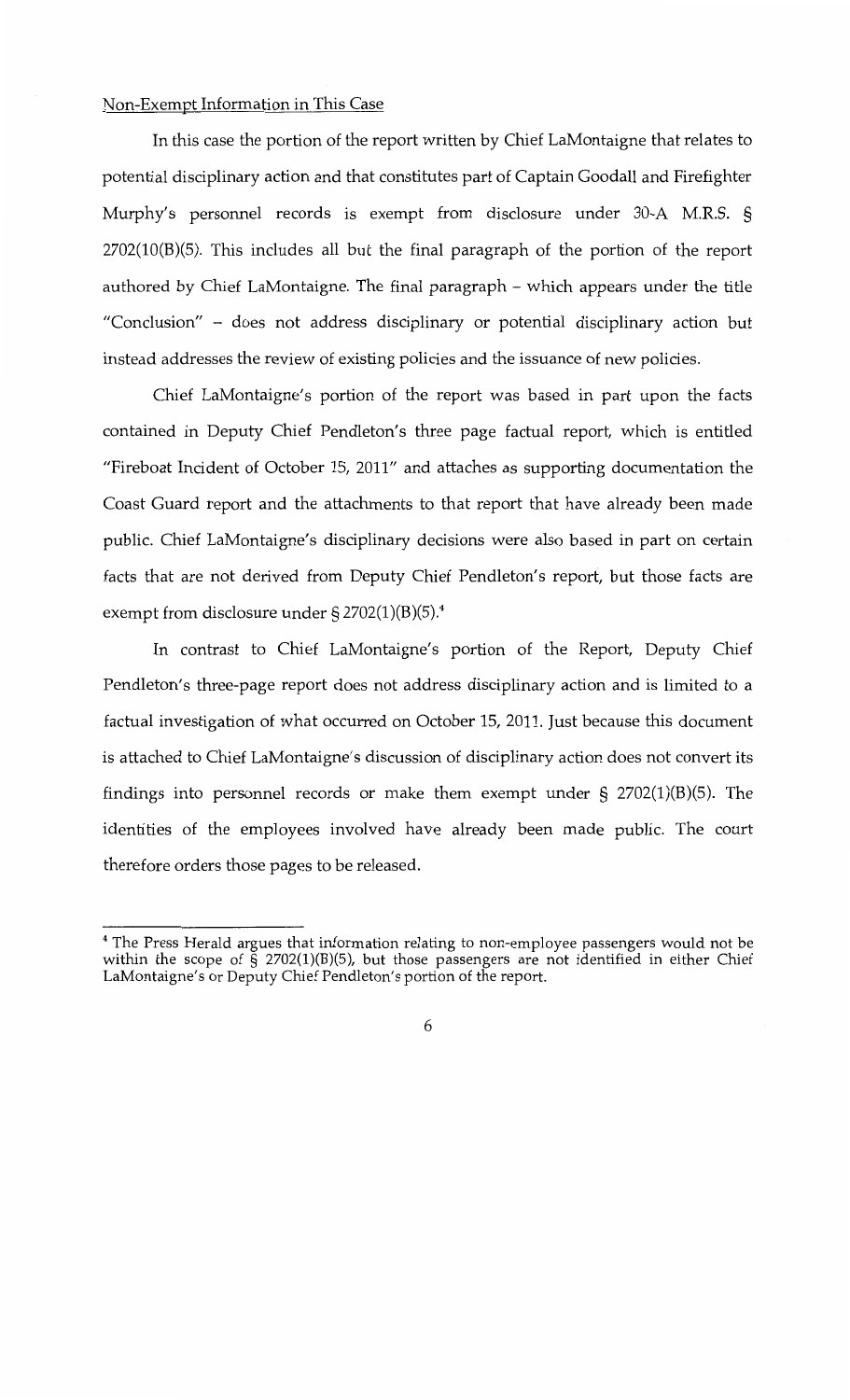This is not inconsistent with the Law Court's decision in South Portland Police Patrol Association v. City of South Portland, 2006 ME 55  $\parallel$  7, 896 A.2d 960. In that case the Law Court upheld a ruling that 30-A M.R.S. § 2702(1)(B)(5) precluded disclosure of an investigatory file that followed a complaint of harassment and discrimination against a specific police supervisor. The complaint did not result in any disciplinary action. The material withheld, as far as the court can tell, was a specific inquiry into alleged employee wrongdoing similar to the first four pages of the report in this case (the portion written by Chief LaMontaigne addressing disciplinary action).

The difference between this case and the South Portland Police Patrol case is that the latter case did not include a separate portion of the report which was not addressed to alleged employee wrongdoing. Notably, in the South Portland Police Patrol case, the trial court had ordered the release of certain portions of the report which were not found to be exempt under § 2702(1)(B)(5), and the City of South Portland did not challenge the release of those portions. See 2006 ME 55  $\frac{m}{4}$  & n.1.

### The entry shall be:

The first four pages of text contained in the report requested by the Portland Press Herald, with the exception of the final paragraph on the fourth page (under the heading "Conclusion") are found to be exempt from disclosure pursuant to 30-A M.R.S. § 2702(1)(B)(5). The final paragraph on page four and the remainder of the report (consisting of three pages of investigatory findings by Deputy Chief Pendleton and the supporting documentation attached to Deputy Chief Pendleton's findings) shall be released.

This order shall be stayed for 21 days from the date it is entered unless within that time either party files a notice of appeal in which case the stay shall remain in effect pending further order of the court.

The Clerk is directed to incorporate this order in the docket by reference pursuant to Rule 79(a).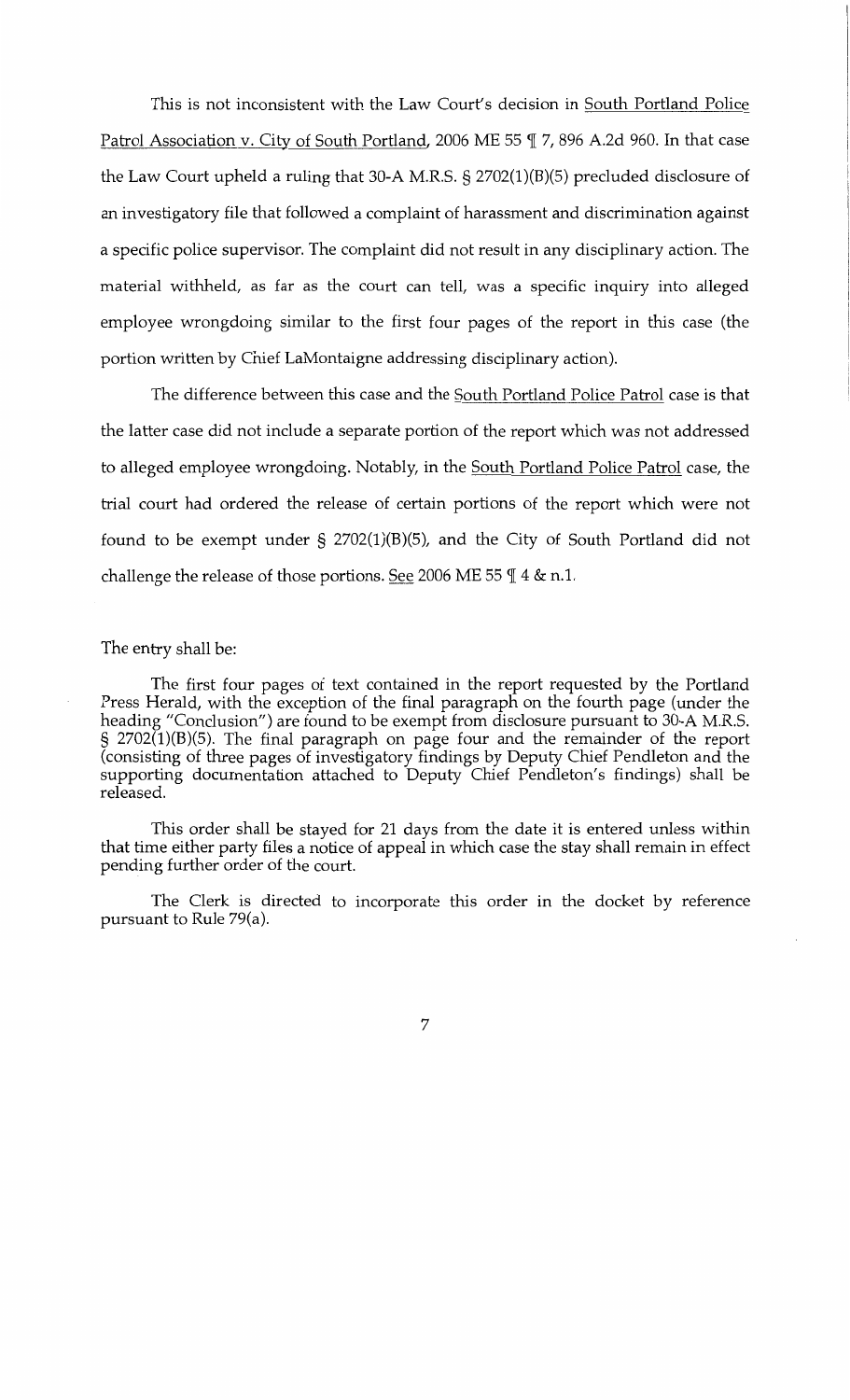Dated: June  $24/2013$ 

Hord

Thomas D. Warren Justice, Superior Court